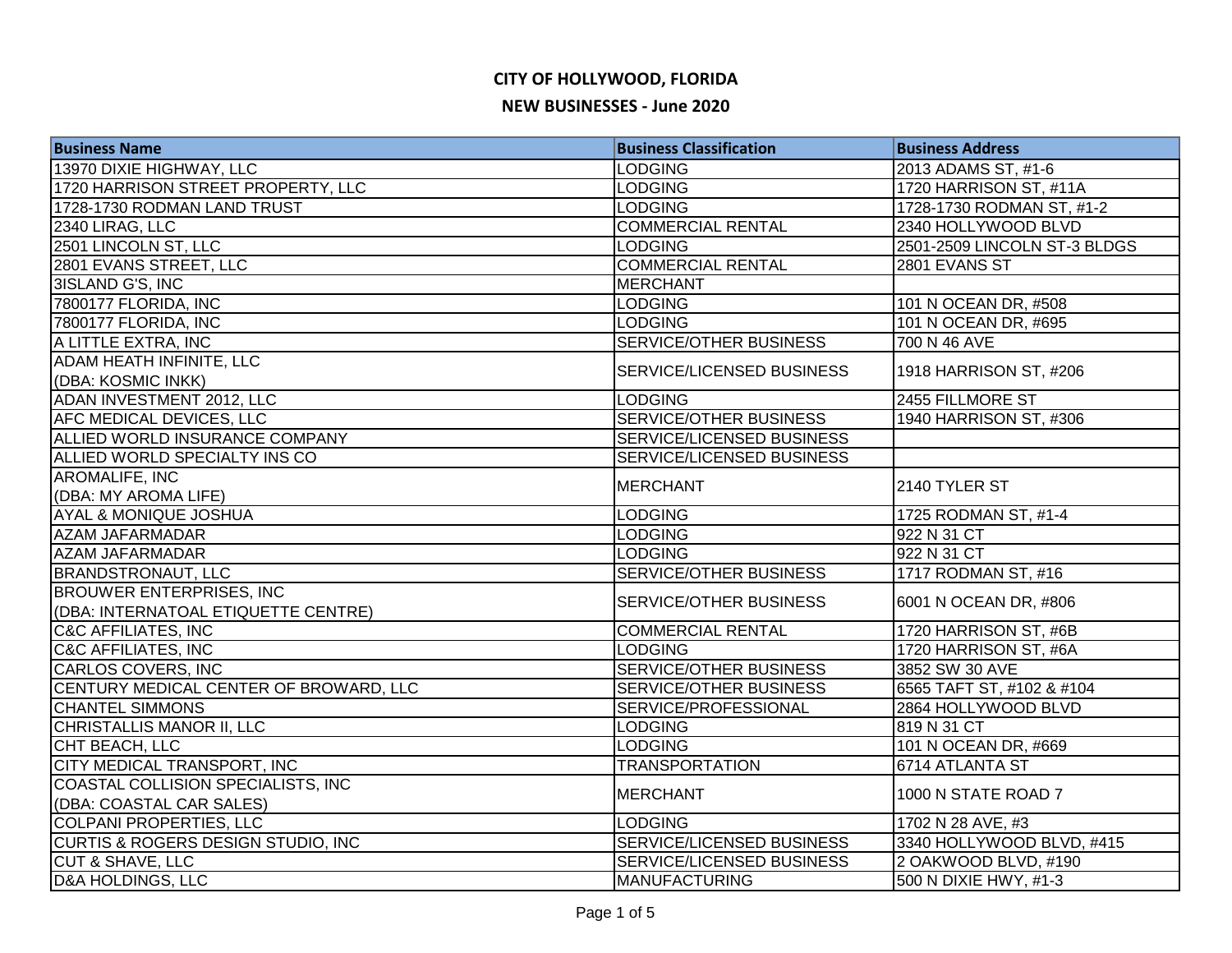| <b>Business Name</b>                 | <b>Business Classification</b> | <b>Business Address</b>     |
|--------------------------------------|--------------------------------|-----------------------------|
| <b>DB XVACATION, LLC</b>             | <b>LODGING</b>                 | 2101 N 15 AVE               |
| <b>DEAN MARK BEINGOLEA</b>           | <b>LODGING</b>                 | 5110 EUCALYPTUS DR, #4      |
| DELLA COMPANIA 803, CORP             | <b>LODGING</b>                 | <b>1423 MAYO ST</b>         |
| <b>DET MANAGEMENT, INC</b>           | SERVICE/OTHER BUSINESS         | 5807 TYLER ST               |
| <b>DON CHIMI, LLC</b>                | <b>MERCHANT</b>                |                             |
| <b>EAST COAST VENTURE DEV, LLC</b>   | <b>SERVICE/OTHER BUSINESS</b>  | 1497 PONGAM TER             |
| <b>EASYGETTS COMPANY, LLC</b>        | <b>SERVICE/OTHER BUSINESS</b>  | 1600 S OCEAN DR, #10K       |
| <b>ENCUENTRO FAMILY, LLC</b>         | <b>LODGING</b>                 | 1737-1739 DEWEY ST, #1-3    |
| <b>ENDU, LLC</b>                     | <b>LODGING</b>                 | 3901 S OCEAN DR, #7J        |
| <b>ENDU, LLC</b>                     | <b>LODGING</b>                 | 3801 S OCEAN DR, #14W       |
| <b>EQUITY INSURANCE CO</b>           | SERVICE/LICENSED BUSINESS      |                             |
| <b>ERWIN OLIVA</b>                   | <b>LODGING</b>                 | 1237 CORAL LN-SUBLEASE      |
| <b>EVAN MAXWELL ROSEN</b>            | SERVICE/PROFESSIONAL           | 2719 HOLLYWOOD BLVD, #B-224 |
| <b>EVGENY ALEXEEV</b>                | SERVICE/PROFESSIONAL           | 2864 HOLLYWOOD BLVD         |
| FENWICK BARTEL, LLC                  | <b>MERCHANT</b>                | 2901 SIMMS ST, #G           |
| <b>FRAYED ENDZ, INC</b>              | SERVICE/LICENSED BUSINESS      | 1913 HOLLYWOOD BLVD         |
| FRONTIER ENGINEERING DEV, LLC        | SERVICE/LICENSED BUSINESS      | 2422 HOLLYWOOD BLVD         |
| <b>FUAT ORNARLI</b>                  | SERVICE/LICENSED BUSINESS      | 7111 TAFT ST                |
| (DBA: PSN CONSULTING)                |                                |                             |
| <b>G COLPANI</b>                     | <b>LODGING</b>                 | 608 S CRESCENT DR           |
| <b>GALIE AUTO, LLC</b>               | SERVICE/OTHER BUSINESS         | 5220 SW 34 TER              |
| (DBA: BH SERVICES)                   |                                |                             |
| <b>GARY W SMITH</b>                  | SERVICE/LICENSED BUSINESS      | 3221 MCKINLEY ST            |
| <b>GARY WEIN</b>                     | <b>LODGING</b>                 | 4101 JOHNSON ST             |
| <b>GEORGE MANOLACIDIS REV LIV TR</b> | <b>LODGING</b>                 | 5837 SHERIDAN ST            |
| <b>GERARDO GOMEZ</b>                 | <b>LODGING</b>                 | 2330 GRANT ST               |
| <b>GESTION JESAN, INC</b>            | <b>LODGING</b>                 | 3501 N OCEAN DR, #7C        |
| GIGGLE, LLC                          | SERVICE/OTHER BUSINESS         | 2115 HOLLYWOOD BLVD, #300A  |
| <b>GIOVANNI COLPANI</b>              | <b>LODGING</b>                 | 4225 TAYLOR ST              |
| <b>GREGORY ST JOHN, III</b>          | <b>LODGING</b>                 | 5606-5608 POLK ST           |
| <b>GSLACCOUNTING, LLC</b>            | SERVICE/OTHER BUSINESS         | 4437 HOLLYWOOD BLVD, #B     |
| (DBA: GSL ACCOUNTING SERVICES)       |                                |                             |
| <b>GUSTILE FLOORING, INC</b>         | SERVICE/OTHER BUSINESS         | 1116 N 61 AVE               |
| <b>HARRISON FLA, LLC</b>             | <b>LODGING</b>                 | 2438 MONROE ST              |
| HOLLYWOOD BEACH VACATION HOMES, LLC  | <b>LODGING</b>                 | 2305 N OCEAN DR, #1-4       |
| HOLLYWOOD BRIGHT SMILE SPA, PLLC     | SERVICE/OTHER BUSINESS         | 2699 STIRLING RD, #203C     |
| <b>HOLLYWOOD FITNESS CORP</b>        | SERVICE/OTHER BUSINESS         | 3301 SHERIDAN ST            |
| (DBA: YOGASIX)                       |                                |                             |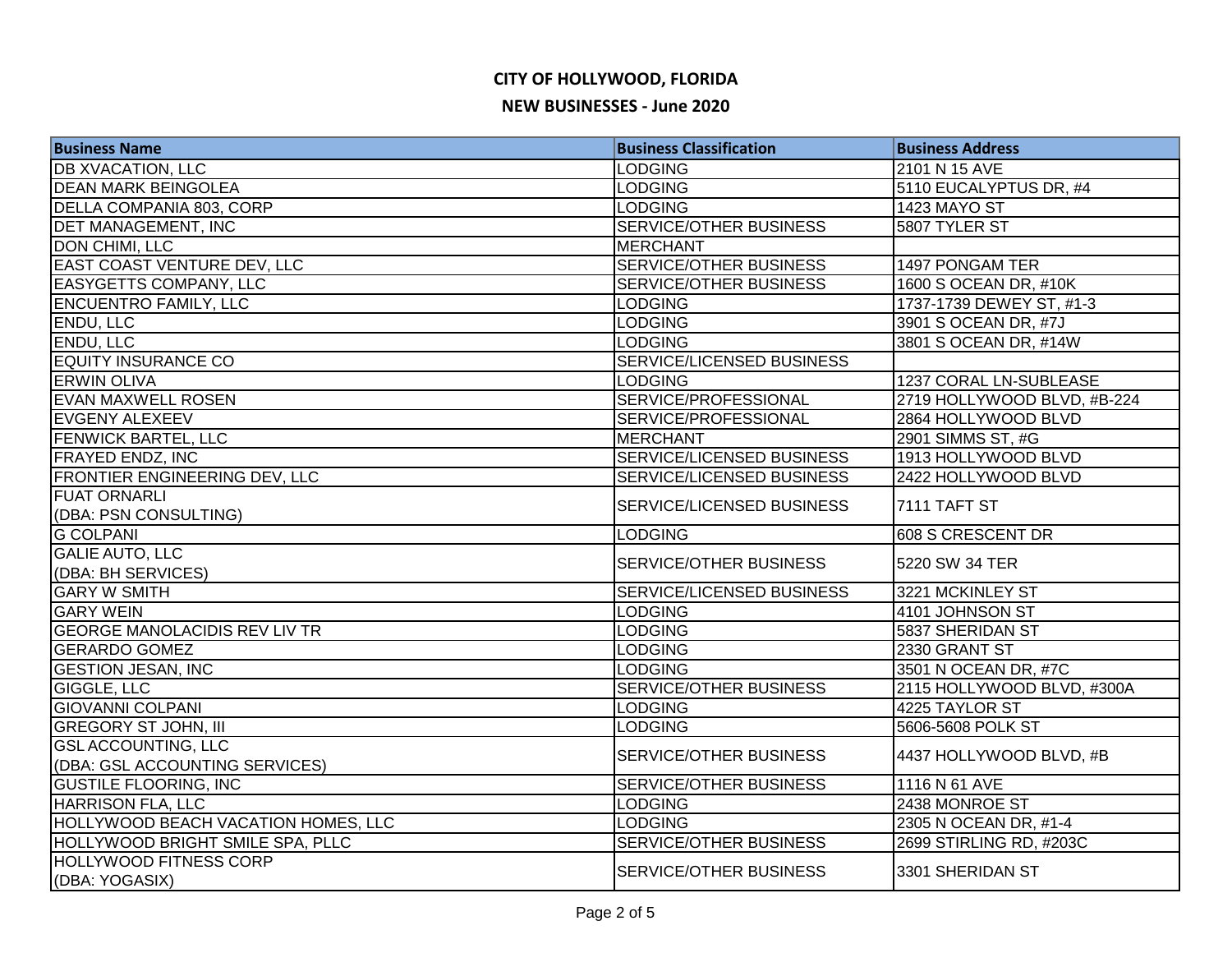| <b>Business Name</b>                 | <b>Business Classification</b>   | <b>Business Address</b>     |
|--------------------------------------|----------------------------------|-----------------------------|
| IDEAL AUTOS OF HOLLYWOOD, LLC        | <b>MERCHANT</b>                  | 5927 PLUNKETT ST            |
| INNOVATIVE POWER SERVICES, LLC       | <b>LODGING</b>                   | 101 N OCEAN DR, #565        |
| <b>INSPIRED HAIR STUDIO, LLC</b>     | <b>SERVICE/LICENSED BUSINESS</b> | 2 OAKWOOD BLVD, #190-51     |
| <b>ISMAEL LABRADOR</b>               | SERVICE/PROFESSIONAL             | 6565 TAFT ST                |
| <b>JIMMY ANTHONY CORREA</b>          | <b>LODGING</b>                   | 2229 GRANT ST               |
| JOANNE CLAUDETTE VENISIA GUY         | SERVICE/PROFESSIONAL             | 5636 HOLLYWOOD BLVD         |
| <b>JORGE HERANDEZ</b>                | <b>LODGING</b>                   | 1822 LIBERTY ST             |
| KARLA NAILS SALON, INC               | SERVICE/LICENSED BUSINESS        | 7228 TAFT ST                |
| <b>KARLO M TAWATAO</b>               | SERVICE/PROFESSIONAL             | 2864 HOLLYWOOD BLVD         |
| KJ EMPIRE HOLDINGS, LLC              | <b>LODGING</b>                   | 1720 HARRISON ST, #15A      |
| LAS CONGRAS CAFE, INC                | <b>MERCHANT</b>                  |                             |
| LAW OFFICES OF EVAN M ROSEN, P.A.    | <b>SERVICE/OTHER BUSINESS</b>    | 2719 HOLLYWOOD BLVD, #B-224 |
| <b>LION &amp; UNICORN, LLC</b>       | SERVICE/OTHER BUSINESS           | 1916 HOLLYWOOD BLVD         |
| LOTUS CONSTRUCTION OF SO FL, LLC     | SERVICE/LICENSED BUSINESS        | 1400 N 70 TER               |
| LYN BARRIE KRAFT                     | <b>LODGING</b>                   | 2600 N SURF RD, #302        |
| <b>MANNY M TARICH</b>                | <b>LODGING</b>                   | 3581 N 31 AVE               |
| MANUEL GARAY                         | SERVICE/OTHER BUSINESS           | 505 S OCEAN DR, #B1         |
| (DBA: MG PRESSURE CLEANING)          |                                  |                             |
| <b>MARIA MARSALA</b>                 | <b>LODGING</b>                   | 1600 S OCEAN DR, #6G        |
| <b>MARK &amp; ALYSSA EISENBERG</b>   | <b>LODGING</b>                   | 326 HARRISON ST, #301A      |
| MASTER PLASTER, INC                  | <b>SERVICE/LICENSED BUSINESS</b> | 2116 N DIXIE HWY            |
| MEDICAL CENTER INTERNATIONAL, INC    | <b>SERVICE/OTHER BUSINESS</b>    | 5810 SHERIDAN ST            |
| <b>MEJIA STONE &amp; TILE, LLC</b>   | <b>SERVICE/LICENSED BUSINESS</b> | 912 S 17 AVE                |
| MICHELLE ROISMAN, INC                | SERVICE/LICENSED BUSINESS        | 4060 N HILLS DR, #24        |
| <b>MODERN INSTALLATION SOLUTIONS</b> | SERVICE/LICENSED BUSINESS        | 2750 N 29 AVE, #320         |
| <b>MOSHE WAHBA</b>                   | <b>LODGING</b>                   | 1209 N 24 AVE               |
| <b>MSK ENTERPRISES, LLC</b>          | <b>LODGING</b>                   | 211 N 61 AVE, #1-6          |
| <b>MSK ENTERPRISES, LLC</b>          | <b>LODGING</b>                   | 5920 WILEY ST               |
| <b>MSK LOGISTICS, LLC</b>            | <b>STORAGE</b>                   | 2127 N STATE ROAD 7         |
| <b>OSKAR IVAN ZARATE</b>             | <b>LODGING</b>                   | 2828 CLEVELAND ST           |
| PAINT THE DREAMS, INC                | <b>SERVICE/LICENSED BUSINESS</b> | 5624 FUNSTON ST             |
| <b>PAMELA CLIFTON BUTKOWSI</b>       | <b>SERVICE/LICENSED BUSINESS</b> | 5890 STIRLING RD, #8        |
| (DBA: HAPPY HANDS NAIL SALON)        |                                  |                             |
| <b>PAMELA SCHATTEN</b>               | SERVICE/PROFESSIONAL             | 4000 HOLLYWOOD BLVD, #555S  |
| <b>PARRY JOHNS</b>                   | <b>MERCHANT</b>                  | 5230 S STATE ROAD 7         |
| (DBA: ASTROLOGY SHOP)                |                                  |                             |
| PEORPARAELSOL, LLC                   | <b>LODGING</b>                   | 101 N OCEAN DR, #554        |
| PEORPARAELSOL, LLC                   | <b>LODGING</b>                   | 101 N OCEAN DR, #584        |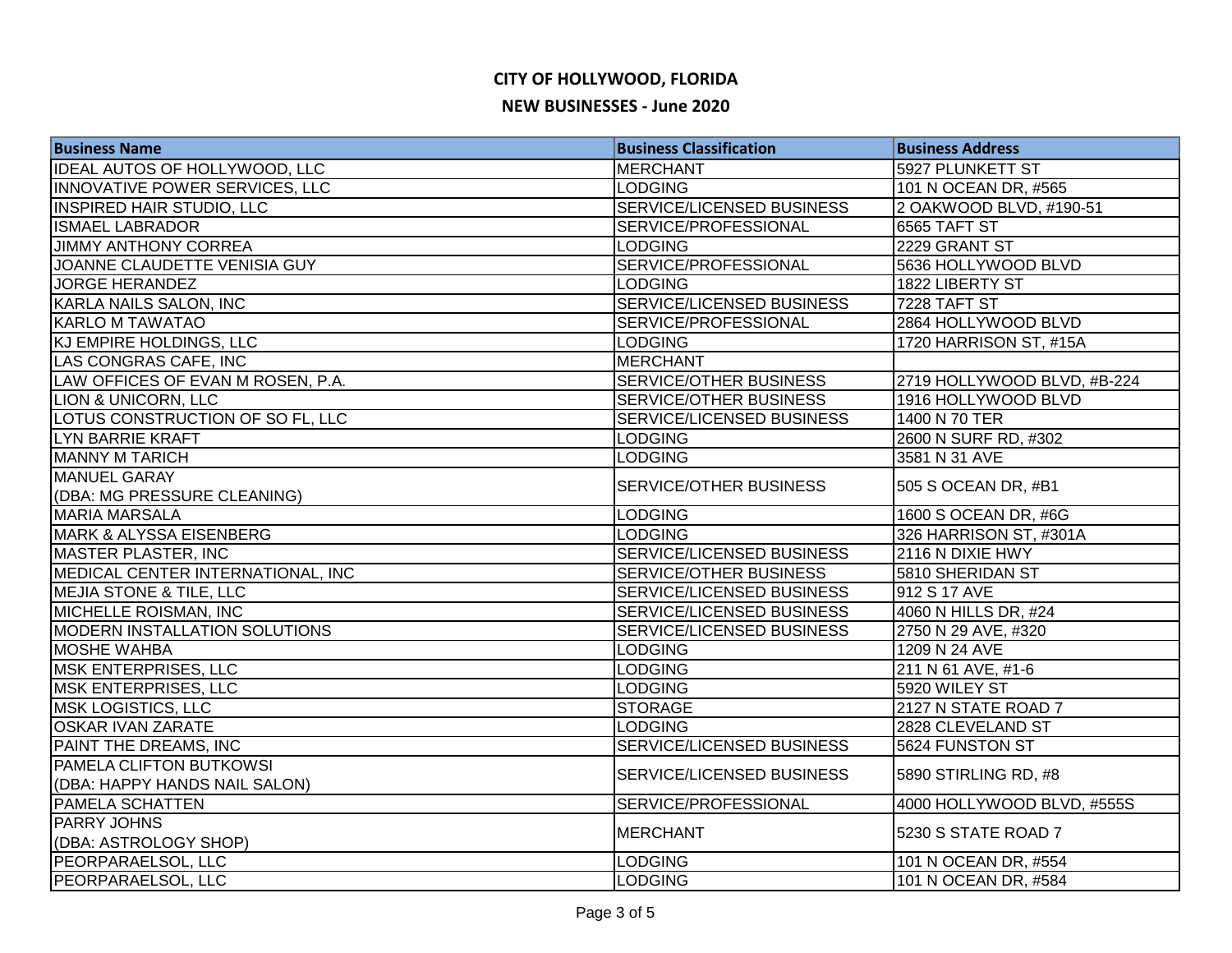| <b>Business Name</b>                                                | <b>Business Classification</b>   | <b>Business Address</b>    |
|---------------------------------------------------------------------|----------------------------------|----------------------------|
| PHARMACY RISK MGMT, LLC                                             | <b>SERVICE/OTHER BUSINESS</b>    | 4600 SHERIDAN ST, #200     |
| PHILADELPHIA AMERICAN LIFE INS CO                                   | SERVICE/LICENSED BUSINESS        |                            |
| PIERRY ENGINEERING, LLC                                             | SERVICE/LICENSED BUSINESS        | 2739 JACKSON ST            |
| PINK PALM LANDSCAPING, INC                                          | SERVICE/LICENSED BUSINESS        | 1531 WILEY ST              |
| <b>RACAGB CONSTRUCTION, LLC</b>                                     | SERVICE/LICENSED BUSINESS        | 1830 RADIUS DR, #211       |
| RH INVESTMENT HOMES, LLC                                            | <b>LODGING</b>                   | 1911 RODMAN ST             |
| RH INVESTMENT HOMES, LLC                                            | <b>LODGING</b>                   | <b>2022 MAYO ST</b>        |
| <b>ROBERT S LESHAW</b>                                              | SERVICE/PROFESSIONAL             | 1614 SHERIDAN ST           |
| <b>RUTH MARRERO</b>                                                 | <b>LODGING</b>                   | 1201 S OCEAN DR, #106N     |
| <b>SANDRA J RANSON</b>                                              | <b>LODGING</b>                   | 1403 FLETCHER ST           |
| <b>SANDRA J RANSON</b>                                              | <b>LODGING</b>                   | 1426 FLETCHER ST           |
| <b>SANDRA J RANSON</b>                                              | <b>LODGING</b>                   | 1521 S 16 AVE              |
| <b>SCOTT AND GUY REALTY, LLC</b>                                    | SERVICE/LICENSED BUSINESS        | 5636 HOLLYWOOD BLVD        |
| <b>SEVILLE BOCA, LLC</b>                                            | <b>COMMERCIAL RENTAL</b>         | 1720 HARRISON ST, #18B     |
| <b>SHARY ASK</b>                                                    | SERVICE/PROFESSIONAL             | 2699 STIRLING RD, #203C    |
| <b>SHELDON LEIBOWITZ</b>                                            | <b>LODGING</b>                   | 3800 S OCEAN DR, #821      |
| SIMACA, LLC                                                         | <b>LODGING</b>                   | 101 N OCEAN DR, #587       |
| <b>SLATE AND SALT, LLC</b>                                          | SERVICE/OTHER BUSINESS           | <b>2022 MAYO ST</b>        |
| <b>SOLEDAD LEAVELL</b>                                              | <b>LODGING</b>                   | 1179 JOHNSON ST            |
| SPECTACULAR CREATIONS-SO FL, LLC                                    | <b>SERVICE/OTHER BUSINESS</b>    | 3345 CLEVELAND ST          |
| <b>SPEEDWAY MOTORS, LLC</b>                                         | <b>MERCHANT</b>                  | 3725 PEMBROKE RD, #A3      |
| SPERO OUTREACH SERVICES, LLC                                        | <b>SERVICE/OTHER BUSINESS</b>    | 4000 HOLLYWOOD BLVD, #555S |
| SUCCESS STRATEGIES ADVISORS, INC                                    | SERVICE/OTHER BUSINESS           | 6621 MCCLELLAN ST          |
| TALK 4 LESS WIRELESS COMMUNICATIONS, LLC<br>(DBA: CRICKET WIRELESS) | <b>UTILITY</b>                   | 1874 N YOUNG CIRCLE        |
| TETRA TECH, INC                                                     | <b>SERVICE/LICENSED BUSINESS</b> | 4601 SHERIDAN ST, #212     |
| THE CLEANING CADET, LLC                                             | SERVICE/OTHER BUSINESS           | 2315 PERSHING ST, APT 2    |
| THE GAL THAT KNOWS CORPORATION                                      | <b>SERVICE/OTHER BUSINESS</b>    | 1915 RODMAN ST, #9         |
| THE GUARANTEE CO OF N AMERICA USA                                   | SERVICE/LICENSED BUSINESS        |                            |
| THE MASSAGE LOFT, LLC                                               | <b>SERVICE/LICENSED BUSINESS</b> | 1830 RADIUS DR, #1201      |
| THIRD PIN INDUSTRIES, LLC                                           | <b>MANUFACTURING</b>             | 2840 STIRLING RD, #N       |
| <b>THOMAS MANCUSO</b>                                               | <b>LODGING</b>                   | 2200 PARK LN, #304         |
| TIK BOWL, CORP                                                      | <b>RESTAURANT &amp; RELATED</b>  | 1848 HARRISON ST           |
| (DBA: TIK CRAP)                                                     | <b>ESTABLISHMENTS</b>            |                            |
| TIMOTHY A SOTEROPOULOS                                              | <b>LODGING</b>                   | 2520 VAN BUREN ST, #4      |
| TRUST NO 4590NOD LAND TR SVCS                                       | <b>LODGING</b>                   | 4590 N OCEAN DR            |
| UPTOWN PROPERTIES, LLC                                              | <b>LODGING</b>                   | 101 N OCEAN DR, #769       |
| USA KARATE & MARITIAL ARTS, LLC                                     | <b>SERVICE/OTHER BUSINESS</b>    | 4749 HOLLYWOOD BLVD        |